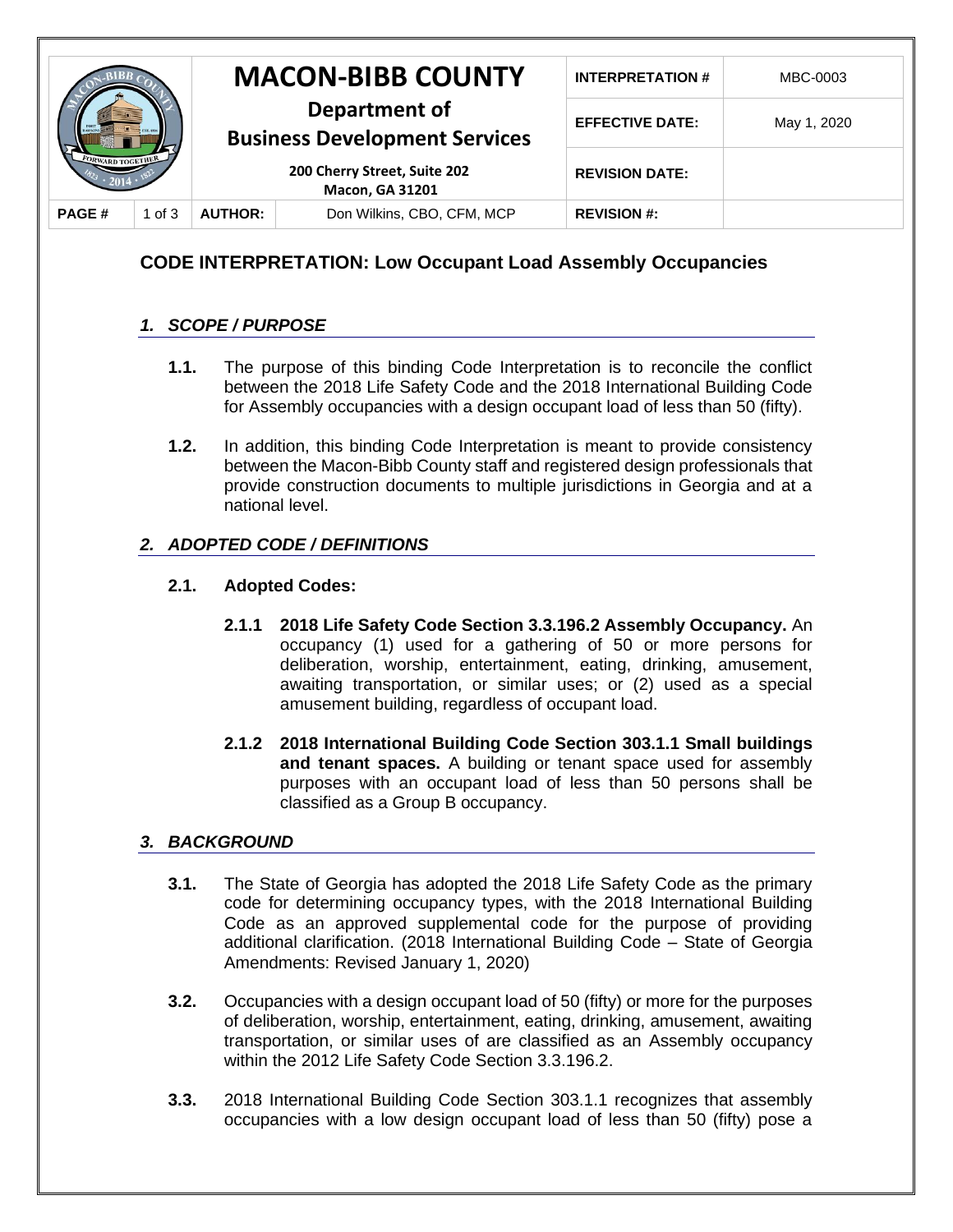|                                       |            |                                                                                                                 | <b>MACON-BIBB COUNTY</b>   | <b>INTERPRETATION#</b> | MBC-0003    |
|---------------------------------------|------------|-----------------------------------------------------------------------------------------------------------------|----------------------------|------------------------|-------------|
| <b><i><u>FORWARD TOGETHER</u></i></b> |            | Department of<br><b>Business Development Services</b><br>200 Cherry Street, Suite 202<br><b>Macon, GA 31201</b> |                            | <b>EFFECTIVE DATE:</b> | May 1, 2020 |
|                                       |            |                                                                                                                 |                            | <b>REVISION DATE:</b>  |             |
| <b>PAGE#</b>                          | $2$ of $3$ | <b>AUTHOR:</b>                                                                                                  | Don Wilkins, CBO, CFM, MCP | <b>REVISION #:</b>     |             |

reduced life safety hazard to the occupants, and classifies these buildings or tenant spaces as Group B (Business) occupancies.

**3.4.** Previous intrepretations were made, based on 2012 Life Safety Code Section A3.3.196.2, which in part states:

> *Restaurants and drinking establishments with an occupant load of fewer than 50 persons should be classified as mercantile occupancies.*

**3.5.** 2018 Life Safety Code Section A3.3.196.2 is found within Annex A, which is titled as Explanatory Material. The preface to this section of the Life Safety Code reads as follows:

> *Annex A is not a part of the requirements of this NFPA document but is included for informational purposes only. This annex contains explanatory material, numbered to correspond with the applicable text paragraphs.*

### *4. INTREPRETATION / CLARIFICATION*

- **4.1.** 2018 Life Safety Code Section A3.3.196.2 is found within Annex A, which is titled as Explanatory Material, and is meant for informational purposes only. From a regulatory standpoint, this section of the 2018 Life Safety Code may not be used to set a prescriptive requirement for the determination of Assembly occupancies with a design occupant load of less than 50 (fifty)
- **4.2.** Based on the use of the 2018 Life Safety Code as the primary adopted code for determing occupancy types, with the 2018 International Building Code as the State of Georgia recognized supplemental code. It is determined that Assembly occupancies with a design occupant load of 49 (forty-nine) or less met the prescriptive requirments of a Group B (Business) occupancy, as allowed for under 2018 International Building Code Section 303.1.1.
- **4.3.** The Assembly occupancies with a design occupant load of less than 50 (fifty) shall meet the prescriptive requirements of the adopted codes for a Group B (Business) occupancy.

#### *5. SUMMATION*

**5.1** Assembly occupancies with a design occupant load of 49 (forty-nine) or less, as determined by 2018 Life Safety Code Section 7.3.1.2 shall be classified as Group B occupancies per 2018 International Building Code Section 303.1.1.